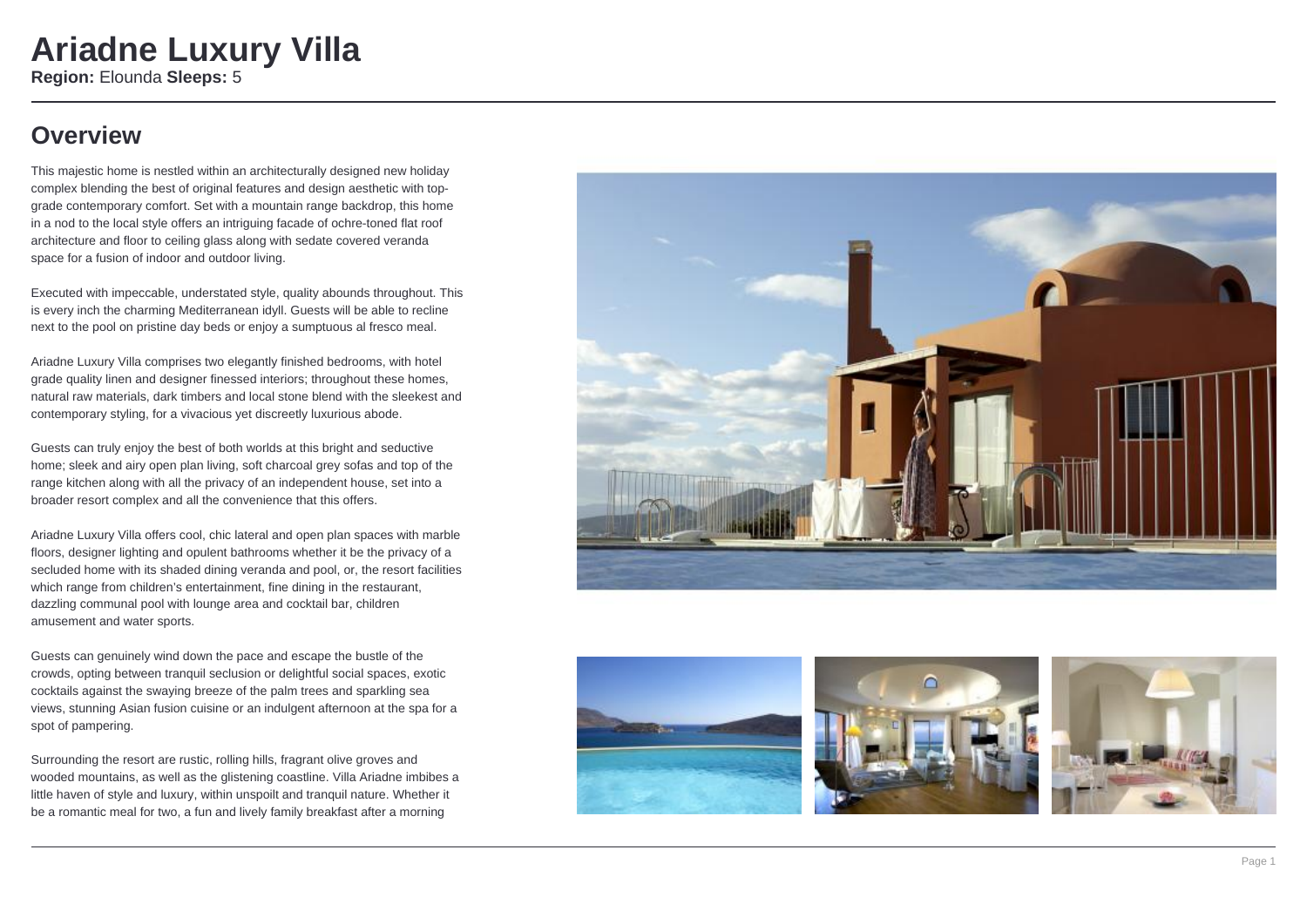swim, or kicking back in the entertainment suite with a game of pool, this resort has it covered!

Guests can then retreat to the oasis of peace that is the villa, and sleep soundly between the crisp cotton sheets in air-conditioned serenity. The safety of resort is offset by the total privacy of the guests' own home, and when the mood strikes, the little-added comforts such as ordering room service meals will hit the right note.

Ariadne Luxury Villa offers a happy, charismatic home finished with impeccably styled interiors, chic and understated glamour with uncompromising quality, within a luxurious resort set-up on the breathtaking Crete coastline.

Prices charged include half-board meal plan, for full-board prices please enquire to our Concierge team, concierge@oliverstravels.com.

#### **Facilities**

Modern • Private Pool • Beach Nearby • Ideal for Kids • Ideal for Teens • Wi-Fi/Internet • Air-Con • Walk to Beach • Walk to Village • Walk to Restaurant • Satellite TV • Beachfront • Waterfront • Watersports • Walking/Hiking Paths • Outstanding Landscapes • Outdoor Pursuit & Activities • Tourist Towns & Villages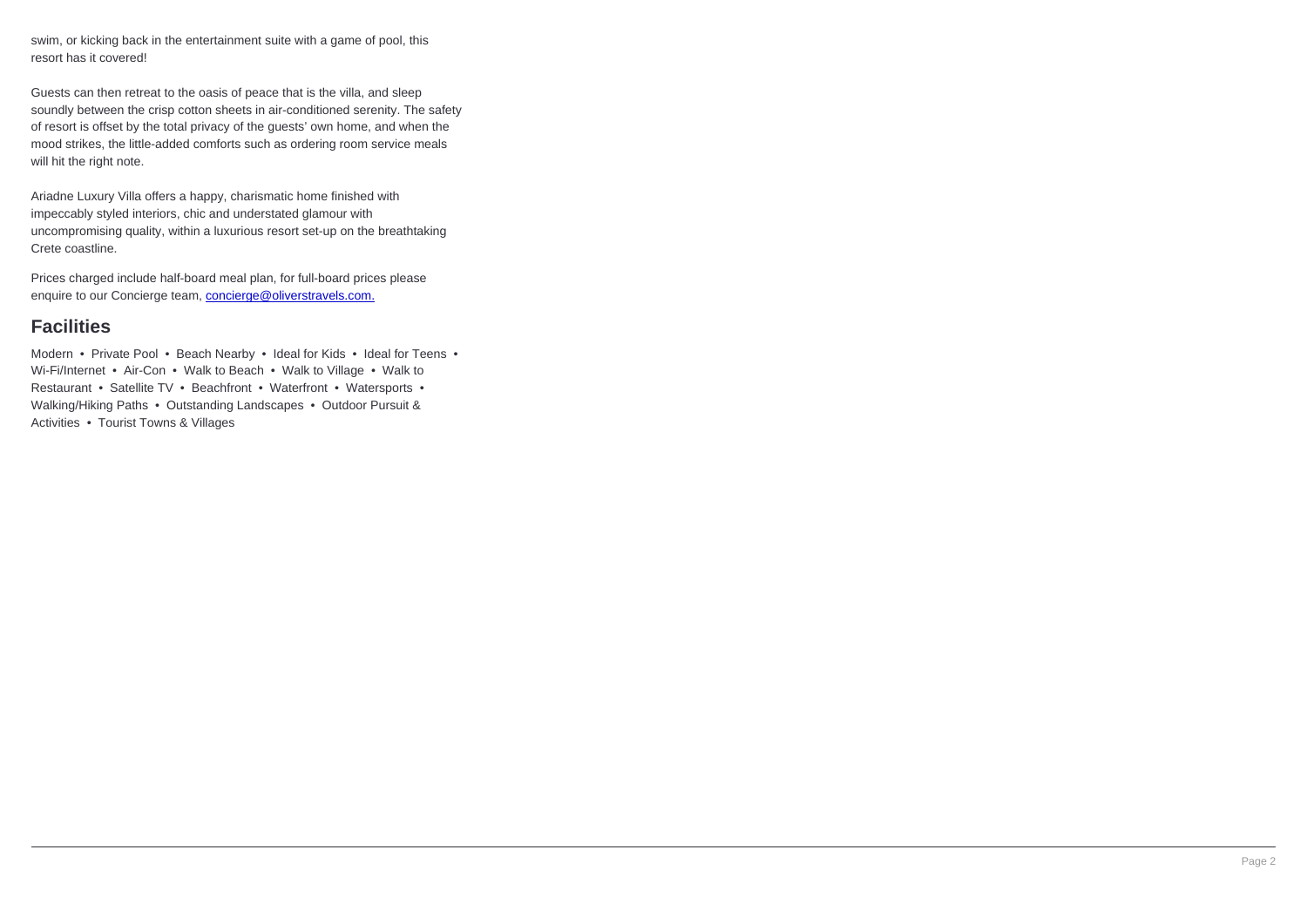## **Interior & Grounds**

#### **The Villa**

Villa Ariadne is all luxury and exquisite design. Location-wise, their prime position allows you to enjoy a panoramic view of the Elounda Gulf and Spinalonga island. There are 2 bedrooms and 2 bathrooms, and it can accommodate up to 5 people

#### Interior

- Double bedroom
- Twin bedroom
- Two bathrooms
- Toilette
- Dining & living area
- Fully equipped kitchen
- Access to the terrace & pool area

#### Exterior

- Swimming pool
- Sun loungers
- Outdoor lounge & dining area
- Large terrace



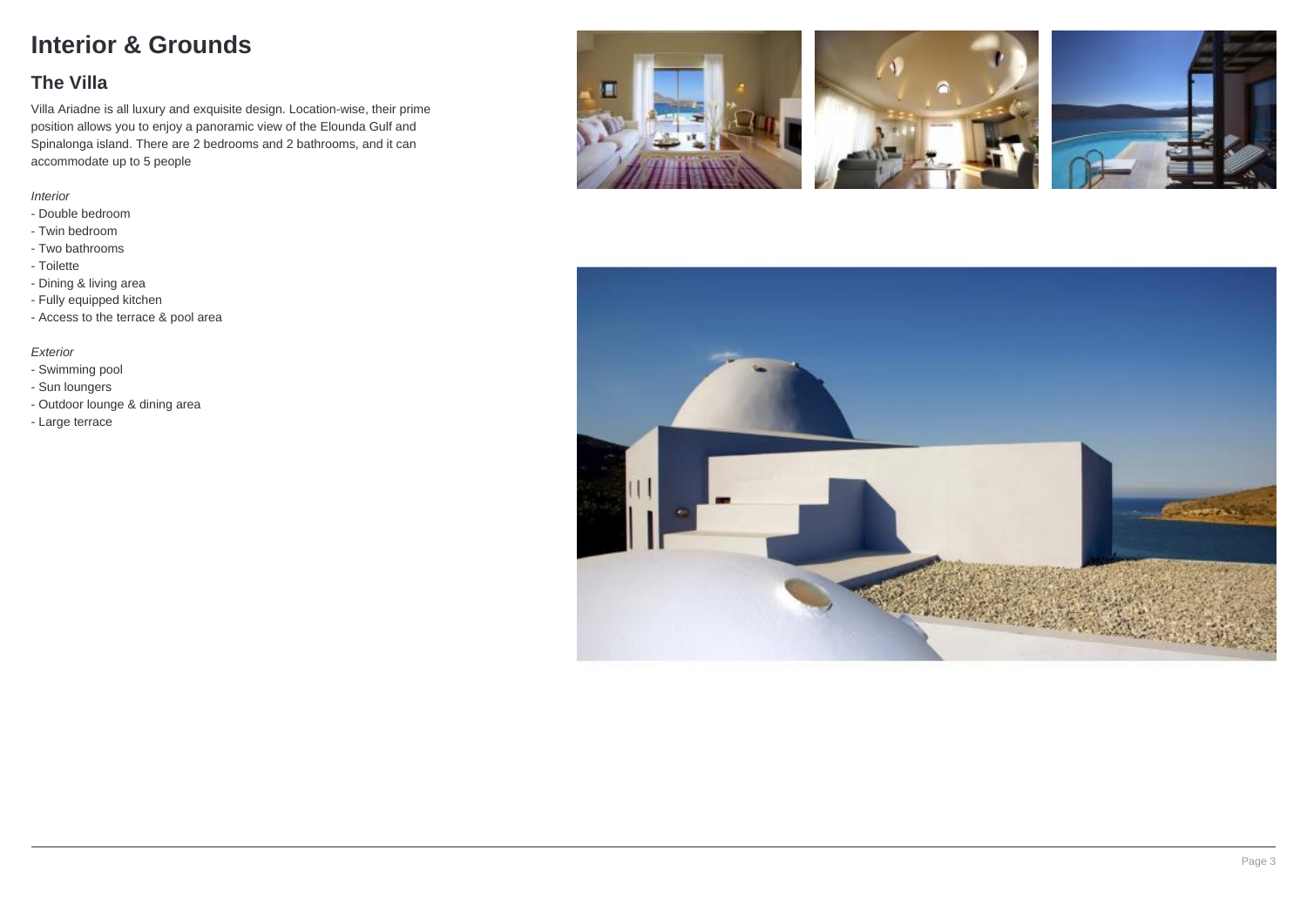## **Location & Local Information**

This region is known for its rich archaeological past, as well as its intriguing military history (it was a naturally well-placed defence point, jutting out as a rocky islet.) On the resort a leisure and art complex will be utilized for various activities; concerts and other public events will be organized and take place throughout the season. Many of the activities will revolve around a curated program of special events. The facility will also have indoor features, programs, workshops and courses run for kids, teenagers and families.

Visitors can access Spinalonga by boat from Agios Nikolaos, Elounda or Plaka. From Elounda harbour, there is a boat to Spinalonga every thirty minutes throughout the summer. It takes about twenty minutes to reach the island, while the sea voyage sometimes includes a sail around the Kolokytha Peninsula.

There are also boats from the little village of Plaka just north of Elounda. The trip from here is shorter, taking about seven minutes. Elounda Village, once a picturesque fishing village in lovely Mirabello Bay is today a stylish and crucial low holiday destination, offering just enough life for a sense of local flavour, yet not so much it becomes saturated with tourists.

It offers a spectacular coastline, shaded crystal ceases and clear waters. Many of the little surrounding villages are worth visiting: Mavrikiano, Plaka, Skisma, offering a trip inland through the mountains and a window into traditional Crete life.

#### **Local Amenities**

| <b>Nearest Airport</b>    | <b>Heraklion Airport</b><br>(64km) |
|---------------------------|------------------------------------|
| Nearest Village           | <b>Plaka</b><br>(1km)              |
| <b>Nearest Town/City</b>  | Elounda<br>(5km)                   |
| <b>Nearest Restaurant</b> | on resort<br>(250m)                |
| Nearest Beach             | on resort<br>(110m)                |

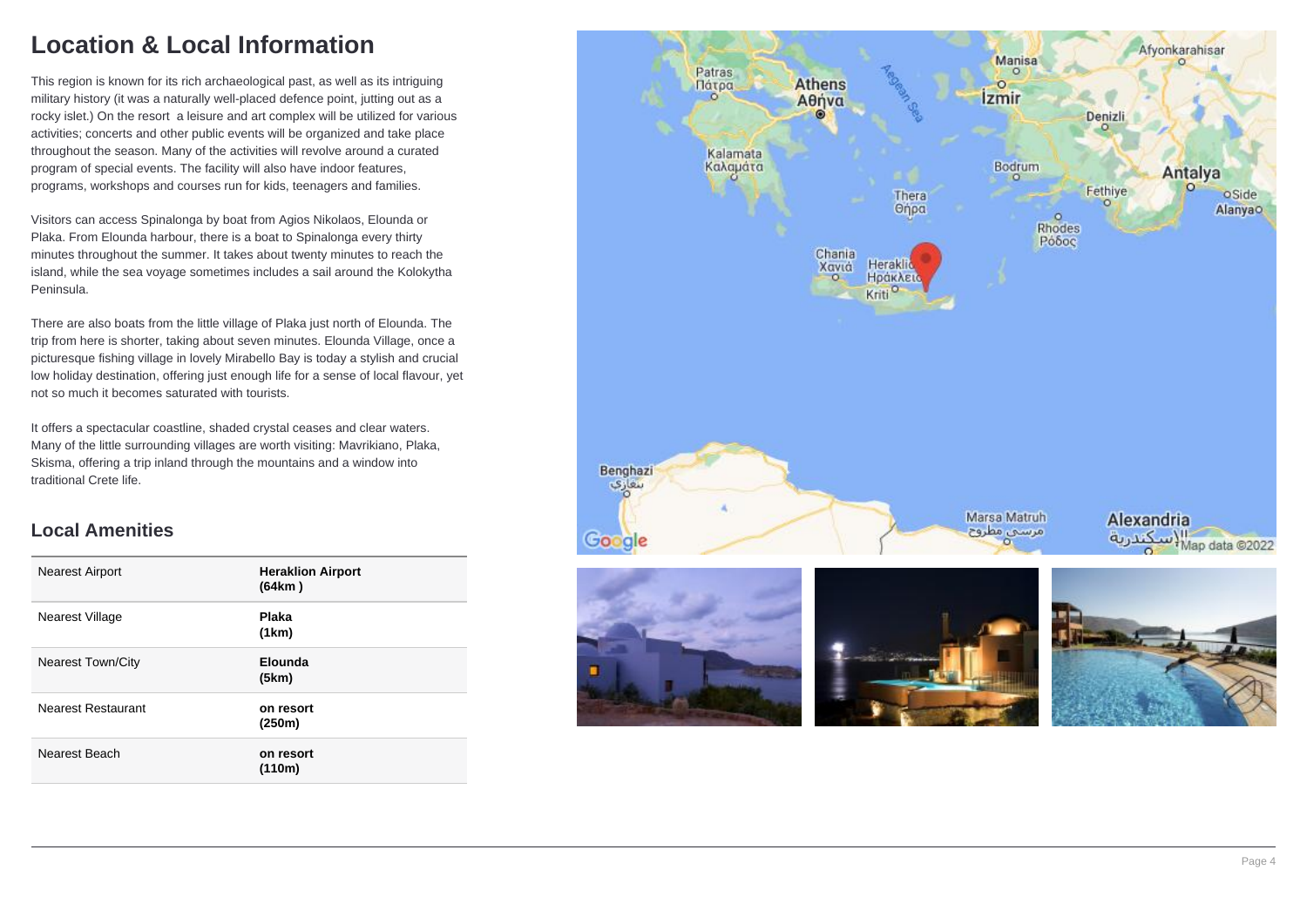## **What Oliver loves…**

- Independent home offering tranquillity and privacy along with a vast array of resort facilities for dining, entertainment, pampering and fun!
- Sleek and contemporary interiors offering every note of luxury and comfort, along with nods to the local and traditional style, tones and raw materials
- Proximity to the stunning Crete coastline, as well as mountain walks, lush valleys and rustic olive grove lined lanes

### **What you should know…**

- Pool heating is provided from 17th of April to the 10th of June, and the 10th September to the 31st of October
- Smaller children will need to be monitored by the pool
- Shuttles are running within the resort, yet a car is required for venturing further afield